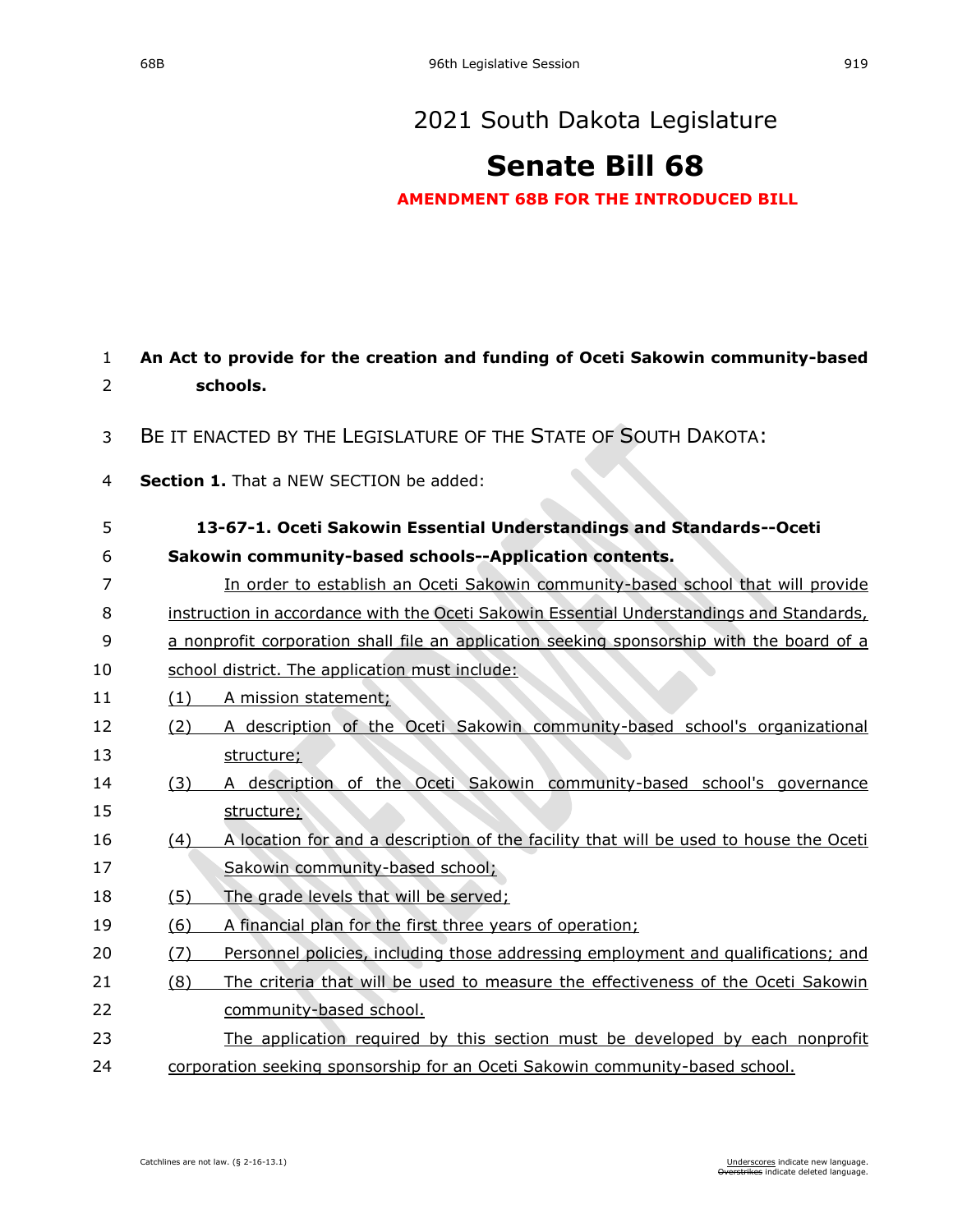For purposes of this chapter, an Oceti Sakowin community-based school means an

| $\overline{2}$ | educational institution that combines the rigorous academics of a quality school with a   |
|----------------|-------------------------------------------------------------------------------------------|
| 3              | wide range of vital in-house services, supports, and opportunities for the purpose of     |
| 4              | promoting each student's learning and development. The school unites the most important   |
| 5              | influences in a student's life, including educational experiences, families, and          |
| 6              | communities, to create a support network that nurtures the student's development toward   |
| 7              | productive adulthood. The school embraces and lifts the indigenous language of the        |
| 8              | community and incorporates four inter-connected support systems into one core structure   |
| 9              | that includes a strong core instructional program designed to help each student meet high |
| 10             | academic standards; enrichment activities designed to expand each student's learning      |
| 11             | opportunities and support cognitive, social, emotional, moral, and physical development;  |
| 12             | a full range of health and mental health services designed to safeguard each student's    |
| 13             | well-being and remove barriers to learning; and indigenous language as the instructional  |
| 14             | language for core classes or as a kindergarten through grade twelve indigenous language   |
| 15             | program to develop fluency and preserve language.                                         |
| 16             | Section 2. That a NEW SECTION be added:                                                   |
| 17             | 13-67-2. Application--Conditions for approval.                                            |
| 18             | Upon receiving an application seeking sponsorship of an Oceti Sakowin community-          |
| 19             | based school, the board of a school district has sixty days within which to review and    |
| 20             | either approve or deny the application. The application shall be approved if:             |
| 21             | There is a reasonable likelihood that the Oceti Sakowin community-based school<br>(1)     |

- **Section 2.** That a NEW
- 18 Upon receiving and Density-19 based school, the b either approve or deny the approvents (1) There is a re will open and be operated in an educationally and fiscally sound manner; (2) Decisions regarding the Oceti Sakowin community-based school will be based on documented evidence offered as part of the application process; (3) The Oceti Sakowin community-based school will follow policies and practices that are transparent and based on merit; (4) Conflicts of interest or any appearance of impropriety will be avoided; and (5) The Oceti Sakowin community-based school is likely to improve student learning and achievement. The board of a school district shall, within five days of making a determination under this section, forward copies of all application materials and report its determination to the secretary of education.
- **Section 3.** That a NEW SECTION be added: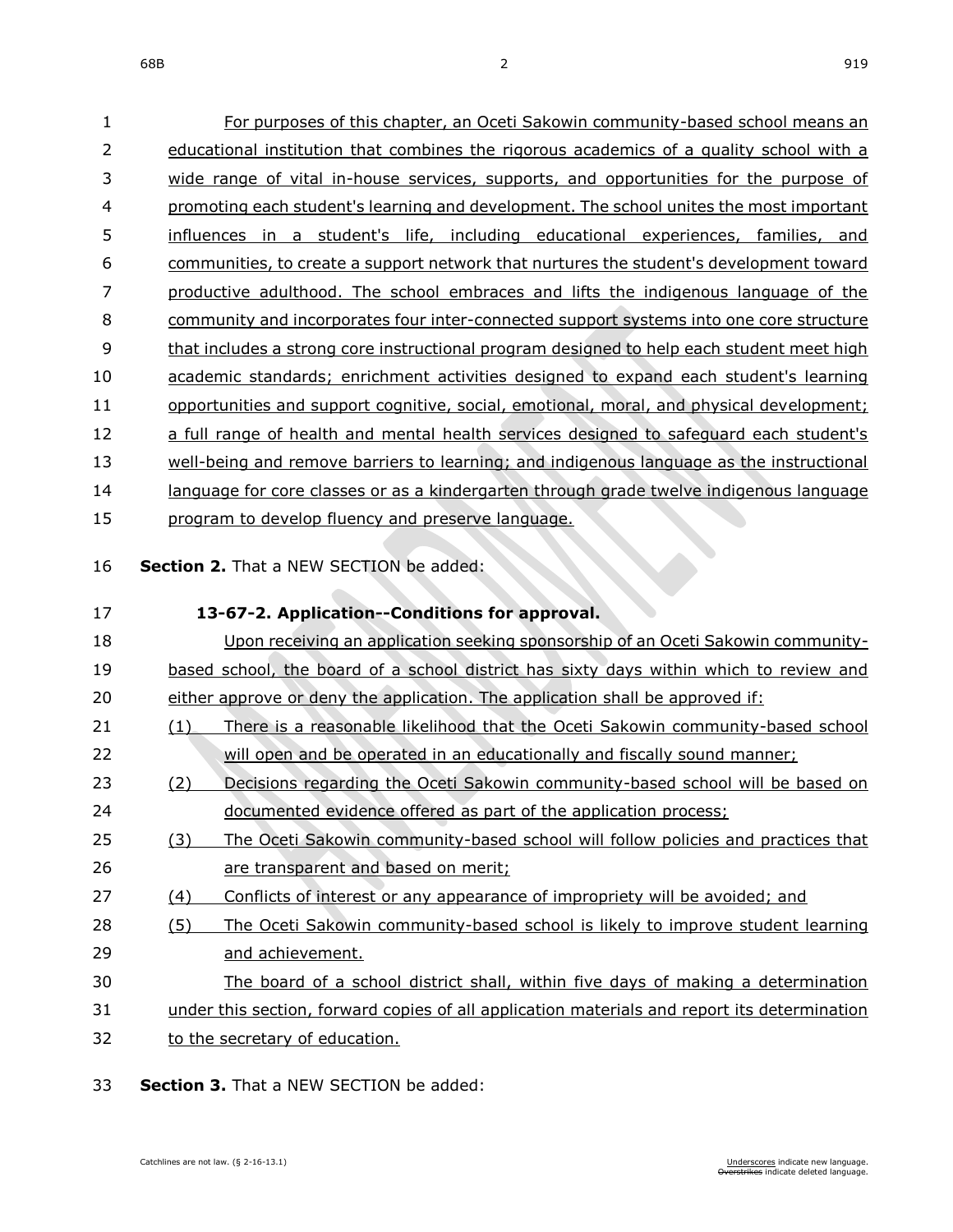**13-67-3. Sponsorship--Conditions.** 2 An application for sponsorship of an Oceti Sakowin community-based school may not be approved by the board of a school district if the Oceti Sakowin community-based school is to be located outside the boundaries of the school district. The board of a school district may not serve as the sponsor of an Oceti Sakowin community-based school if the Department of Education has determined that, during either of the two fiscal years immediately preceding the date of the application, the district was not in compliance with the uniform system for gathering and reporting educational 9 data, as established in accordance with § [13-3-51.](https://sdlegislature.gov/Statutes/Codified_Laws/DisplayStatute.aspx?Type=Statute&Statute=13-3-51) **Section 4.** That a NEW SECTION be added: **13-67-4. Educator qualifications.** Each person serving as an educator at an Oceti Sakowin community-based school shall either hold a certificate, as provided for in chapter [13-42,](https://sdlegislature.gov/Statutes/Codified_Laws/DisplayStatute.aspx?Type=Statute&Statute=13-42) or if the person is to provide instruction only in a Native American language, the person shall hold a South Dakota 15 Native American Lakota, Dakota, or Nakota language permit. Prior to making an offer of employment to any person, the Oceti Sakowin community-based school shall undertake a good faith effort to contact the person's previous employers and references, in order to ascertain the person's fitness for employment. The Oceti Sakowin community-based school shall document its contacts and findings pursuant to this section. **Section 5.** That a NEW SECTION be added: **13-67-5. Contract--Provisions.** No later than sixty days after an application for an Oceti Sakowin community-based 24 school is approved, the board of the school district shall enter into a contract with the governing board of the Oceti Sakowin community-based school. The contract must include the following: (1) The academic and operational expectations of the Oceti Sakowin community-based school and the manner in which both are to be determined; (2) The terms and conditions of sponsorship; (3) The rights and expectations of the sponsoring school district and the Oceti Sakowin community-based school; (4) A requirement that the Oceti Sakowin community-based school be nonsectarian in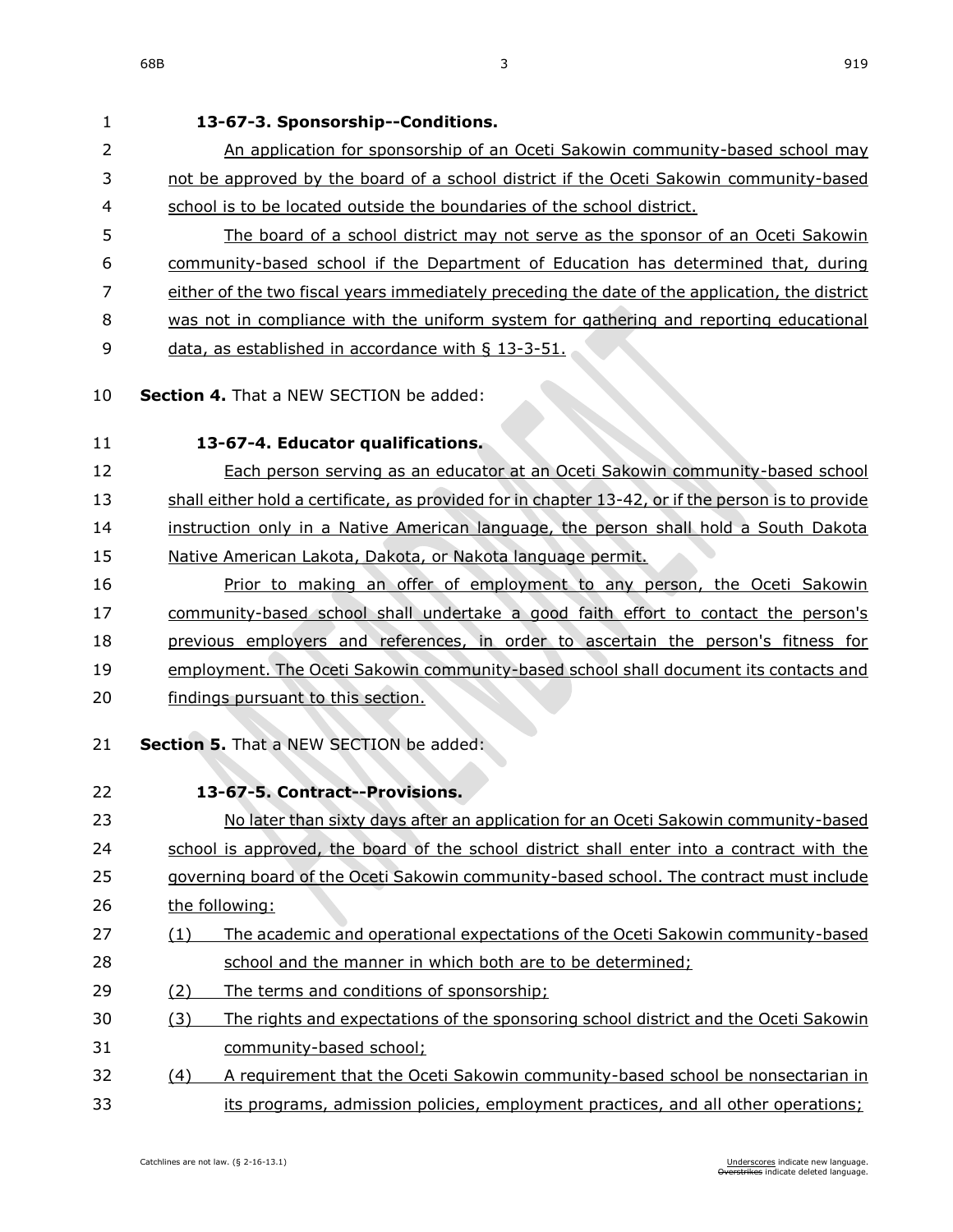| mprenensive program of instruction for at least one grade level between.             |
|--------------------------------------------------------------------------------------|
| ndergarten and twelve;                                                               |
| requirement that the Oceti Sakowin community-based school is subject to the          |
| me operational term as provided for in § 13-26-2;                                    |
| requirement that the Oceti Sakowin community-based school is subject to all          |
| ate and federal laws governing the provision of education to children with           |
| <u>sabilities;</u>                                                                   |
| requirement that the Oceti Sakowin community-based school follow the Oceti           |
| kowin Essential Understandings and Standards;                                        |
| requirement that the Oceti Sakowin community-based school incorporate in its         |
| struction the official indigenous language of this state, as set forth in § 1-27-20; |
| requirement that the Oceti Sakowin community-based school provide for the            |
| easurement of student progress in a manner required by the Department of             |
| <u>ucation;</u>                                                                      |
| requirement that the Oceti Sakowin community-based school report educational         |
| ta and preserve educational and financial records in the same manner as school       |
| stricts in accordance with §§ 13-3-51 to 13-3-51.6, inclusive;                       |
| requirement that the Oceti Sakowin community-based school and its governing          |
| ard comply with the open meetings and open records provisions otherwise              |
| plicable to school districts, in accordance with chapters 1-25 and 1-27;             |
| -requirement that the Oceti Sakowin community-based school is subject to             |
| nual financial and compliance audits, as well as performance audits;                 |
| requirement that the Oceti Sakowin community-based school must maintain              |
| counting and financial functions that are separate and apart from those of the       |
| <u>onsoring school district;</u>                                                     |
| requirement that the Oceti Sakowin community-based school shall maintain an          |
| equate risk management and insurance program;                                        |
| requirement that, unless otherwise provided in this chapter, the Oceti Sakowin       |
| mmunity-based school is subject to the same state and federal laws that are          |

- 1 (5) A requirement that the Oceti Sakowin community-based school provide a 2 comprehensive program of instruction for at least one grade level between 3 kindergarten and twelve;
- 4 (6) A requirement that the Oceti Sakowin community-based school is subject to the 5 same operational term as provided for in § [13-26-2;](https://sdlegislature.gov/Statutes/Codified_Laws/DisplayStatute.aspx?Type=Statute&Statute=13-26-2)
- 6 (7) A requirement that the Oceti Sakowin community-based school is subject to all 7 **state and federal laws governing the provision of education to children with** 8 dis
- 9 (8) A requirement that the Oceti Sakowin community-based school follow the Oceti 10 Sakowin Essential Understandings and Standards;
- 11 (9) A requirement that the Oceti Sakowin community-based school incorporate in its 12 **instruction the official indigenous language of this state, as set forth in § [1-27-20;](https://sdlegislature.gov/Statutes/Codified_Laws/DisplayStatute.aspx?Type=Statute&Statute=1-27-20)**
- 13 (10) A requirement that the Oceti Sakowin community-based school provide for the 14 **measurement of student progress in a manner required by the Department of** 15 Edu
- 16 (11) A requirement that the Oceti Sakowin community-based school report educational 17 data and preserve educational and financial records in the same manner as school 18 districts in accordance with §§ [13-3-51](https://sdlegislature.gov/Statutes/Codified_Laws/DisplayStatute.aspx?Type=Statute&Statute=13-3-51) to [13-3-51.](https://sdlegislature.gov/Statutes/Codified_Laws/DisplayStatute.aspx?Type=Statute&Statute=13-3-51)6, inclusive;
- 19 (12) A requirement that the Oceti Sakowin community-based school and its governing 20 board comply with the open meetings and open records provisions otherwise 21 applicable to school districts, in accordance with chapters [1-25](https://sdlegislature.gov/Statutes/Codified_Laws/DisplayStatute.aspx?Type=Statute&Statute=1-25) and [1-27;](https://sdlegislature.gov/Statutes/Codified_Laws/DisplayStatute.aspx?Type=Statute&Statute=1-27)
- 22 (13) A -requirement that the Oceti Sakowin community-based school is subject to 23 annual financial and compliance audits, as well as performance audits;
- 24 (14) A requirement that the Oceti Sakowin community-based school must maintain 25 accounting and financial functions that are separate and apart from those of the 26 sponsoring school district;
- 27 (15) A requirement that the Oceti Sakowin community-based school shall maintain an 28 adequate risk management and insurance program;
- 29 (16) A requirement that, unless otherwise provided in this chapter, the Oceti Sakowin 30 community-based school is subject to the same state and federal laws that are 31 applicable to other public schools and school districts in this state, except those 32 laws applicable to taxing authority, as found in chapters [10-12,](https://sdlegislature.gov/Statutes/Codified_Laws/DisplayStatute.aspx?Type=Statute&Statute=10-12) [13-11,](https://sdlegislature.gov/Statutes/Codified_Laws/DisplayStatute.aspx?Type=Statute&Statute=13-11) and [13-16,](https://sdlegislature.gov/Statutes/Codified_Laws/DisplayStatute.aspx?Type=Statute&Statute=13-16) 33 and school district elections as set forth in chapters [13-7](https://sdlegislature.gov/Statutes/Codified_Laws/DisplayStatute.aspx?Type=Statute&Statute=13-7) and [13-8;](https://sdlegislature.gov/Statutes/Codified_Laws/DisplayStatute.aspx?Type=Statute&Statute=13-8)
- 34 (17) A requirement that the Oceti Sakowin community-based school is subject to the 35 same student assessment and accountability requirements applicable to other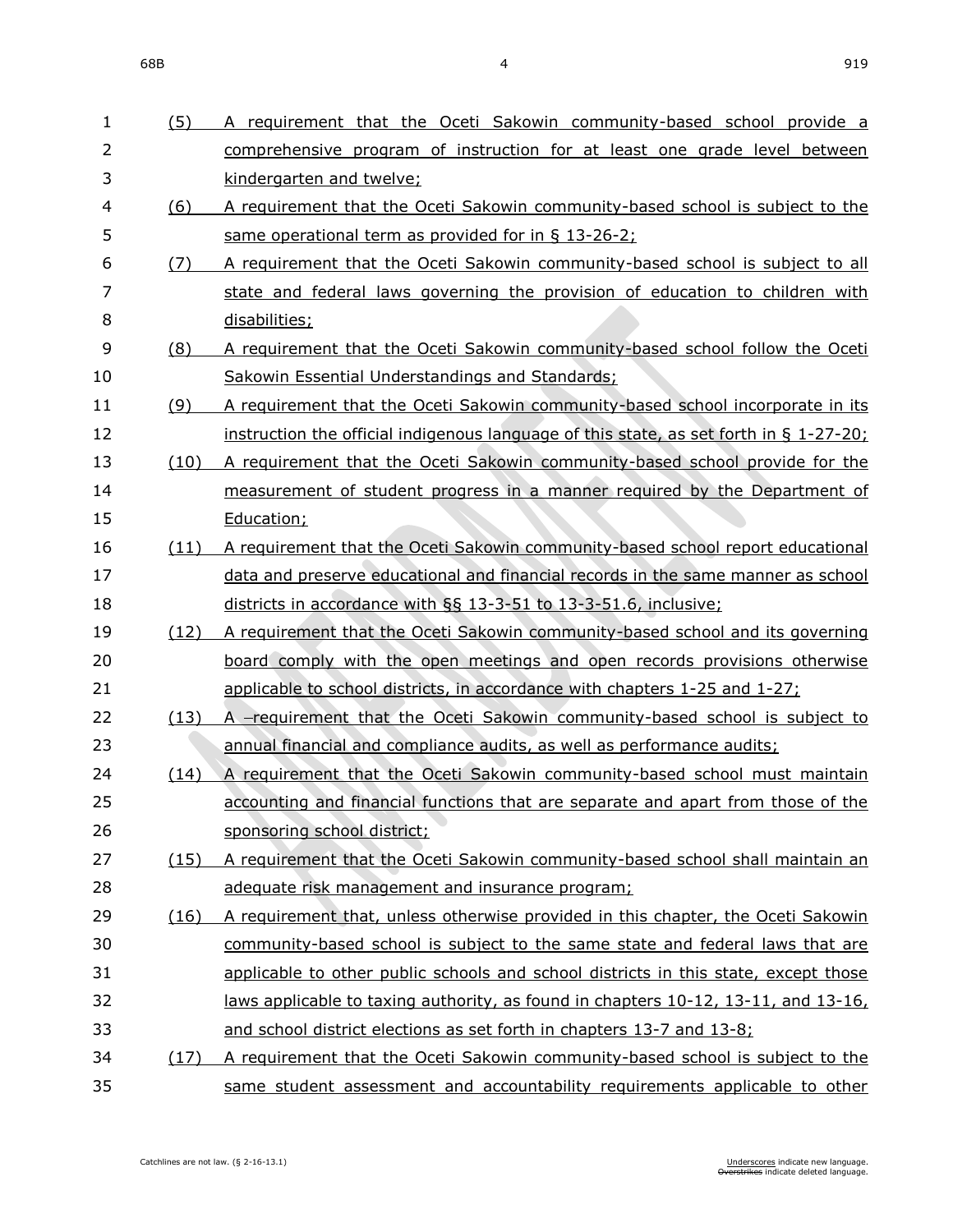| $\mathbf{1}$ |      | public schools in this state, except that nothing prevents the school, with the |
|--------------|------|---------------------------------------------------------------------------------|
| 2            |      | sponsor's approval, from establishing additional assessments and requirements   |
| 3            |      | that exceed those otherwise applicable under state law; and                     |
| 4            | (18) | A requirement that the Oceti Sakowin community-based school must utilize the    |
| 5.           |      | same standards as those established for the education of students in a school   |
| 6            |      | district.                                                                       |

- **Section 6.** That a NEW SECTION be added:
- 

#### **13-67-6. Contract--Term.**

9 An initial contract, provided for in § 13-67-5, must have a term of five years, 10 except as otherwise permitted by § 13-67-13, and specify a beginning date. An Oceti Sakowin community-based school may, upon notifying the board of the sponsoring school 12 district, delay the effective date of the contract for a period of one year. If the Oceti Sakowin community-based school determines that a delay of more than one year is 14 necessary, the school may request concurrence by the board. The board may grant the 15 request, deny the request, or terminate the sponsorship.

**Section 7.** That a NEW SECTION be added:

**13-67-7. Data--Collection--Analysis.**

 The board of a sponsoring district shall monitor the performance and legal compliance of an Oceti Sakowin community-based school and may request, collect, and analyze data from the Oceti Sakowin community-based school to support the ongoing monitoring and evaluation. The board of a sponsoring district shall, at the time and in the manner requested by the Department of Education, provide to the department a report regarding the performance of the Oceti Sakowin community-based school. The report and data contained in the report must be separate and apart from any report or data otherwise

- pertaining to the school district.
- **Section 8.** That a NEW SECTION be added:
- 

#### **13-67-8. Unsatisfactory performance--Corrective action--Sanctions.**

If the board of a sponsoring school district determines that an Oceti Sakowin

community-based school's performance or legal compliance is unsatisfactory, the board

shall provide written notification to the Oceti Sakowin community-based school and shall

31 provide the school with a specific time period within which the matter must be addressed.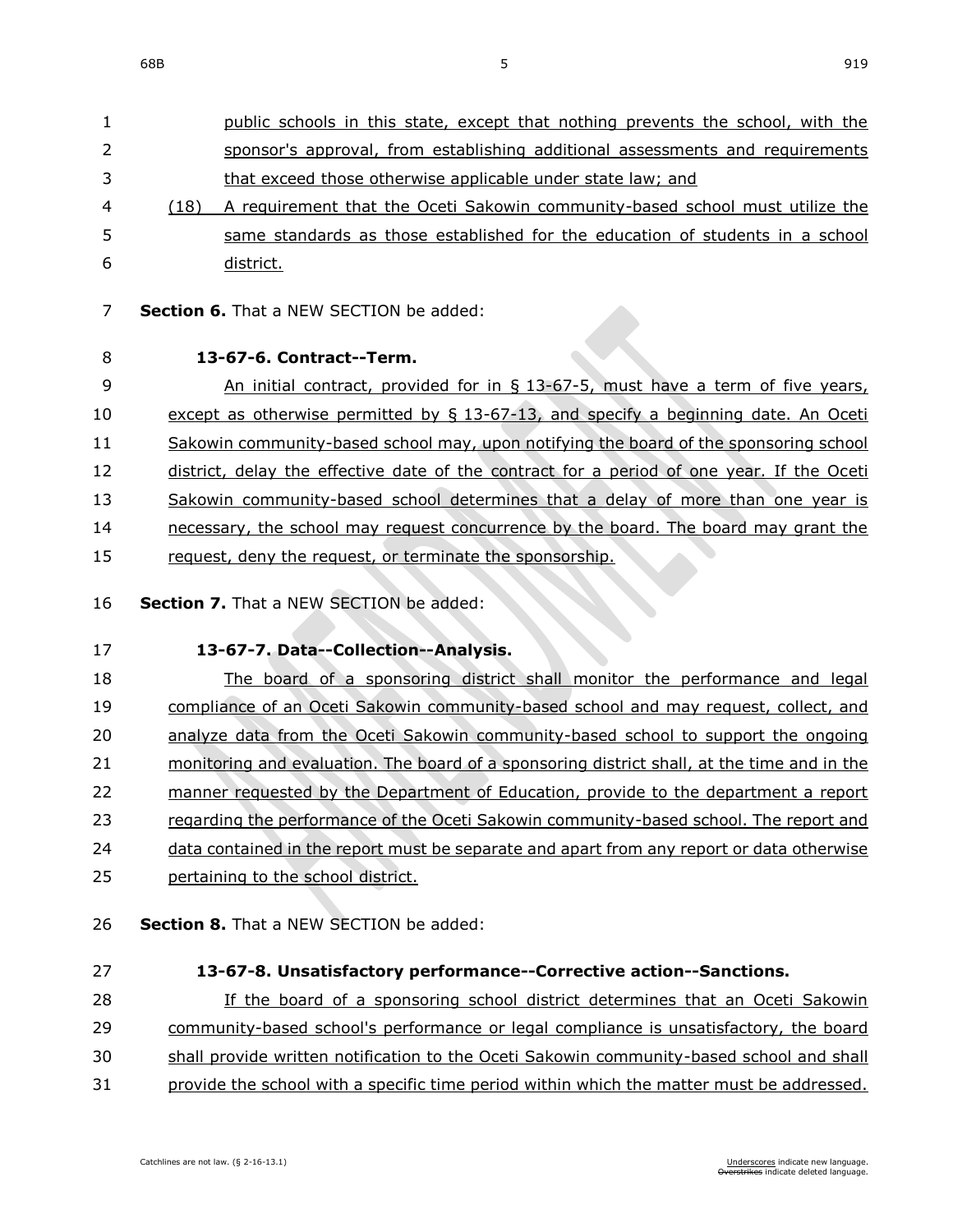| 1  |     | If the matter is not addressed by the Oceti Sakowin community-based school within the        |
|----|-----|----------------------------------------------------------------------------------------------|
| 2  |     | specified time period, the board may take corrective action, including the imposition of     |
| 3  |     | sanctions, or may terminate the sponsorship.                                                 |
| 4  |     | Section 9. That a NEW SECTION be added:                                                      |
| 5  |     | 13-67-9. Contract renewal--Application.                                                      |
| 6  |     | After an initial contract has been in effect for four years, the board of a sponsoring       |
| 7  |     | district shall provide to an Oceti Sakowin community-based school a report setting forth     |
| 8  |     | the school's performance to date and shall note any concerns that need to be addressed       |
| 9  |     | before the renewal process is initiated. The board shall provide the Oceti Sakowin           |
| 10 |     | community-based school at least thirty days within which to submit clarifications or         |
| 11 |     | corrections to the report, or to otherwise respond to the report.                            |
| 12 |     | The board shall provide quidance to the Oceti Sakowin community-based school                 |
| 13 |     | regarding the renewal process and set forth the specific criteria that the board will use to |
| 14 |     | make a determination regarding a renewal of the contract.                                    |
| 15 |     | The process must involve an application to renew the contract. The Oceti Sakowin             |
| 16 |     | community-based school may attach to its application for renewal:                            |
| 17 | (1) | Additional evidence of improvements in student performance;                                  |
| 18 | (2) | A description of improvements that had been undertaken, are being undertaken,                |
| 19 |     | or are being planned; and                                                                    |
| 20 | (3) | A detailed operational plan for the ensuing contract period.                                 |
| 21 |     | Section 10. That a NEW SECTION be added:                                                     |
| 22 |     | 13-67-10. Contract renewal--Application--Review.                                             |
| 23 |     | Upon receiving an application for renewal of a contract, the board of the sponsoring         |
| 24 |     | district shall, within sixty days:                                                           |
| 25 | (1) | Examine and base the decision regarding renewal of the contract on evidence of               |
| 26 |     | the Oceti Sakowin community-based school's performance during the first term of              |
| 27 |     | the contract; and                                                                            |
| 28 | (2) | Prepare and provide to the Oceti Sakowin community-based school a report                     |
| 29 |     | regarding the evidence provided and the decision that was reached.                           |
| 30 |     | Section 11. That a NEW SECTION be added:                                                     |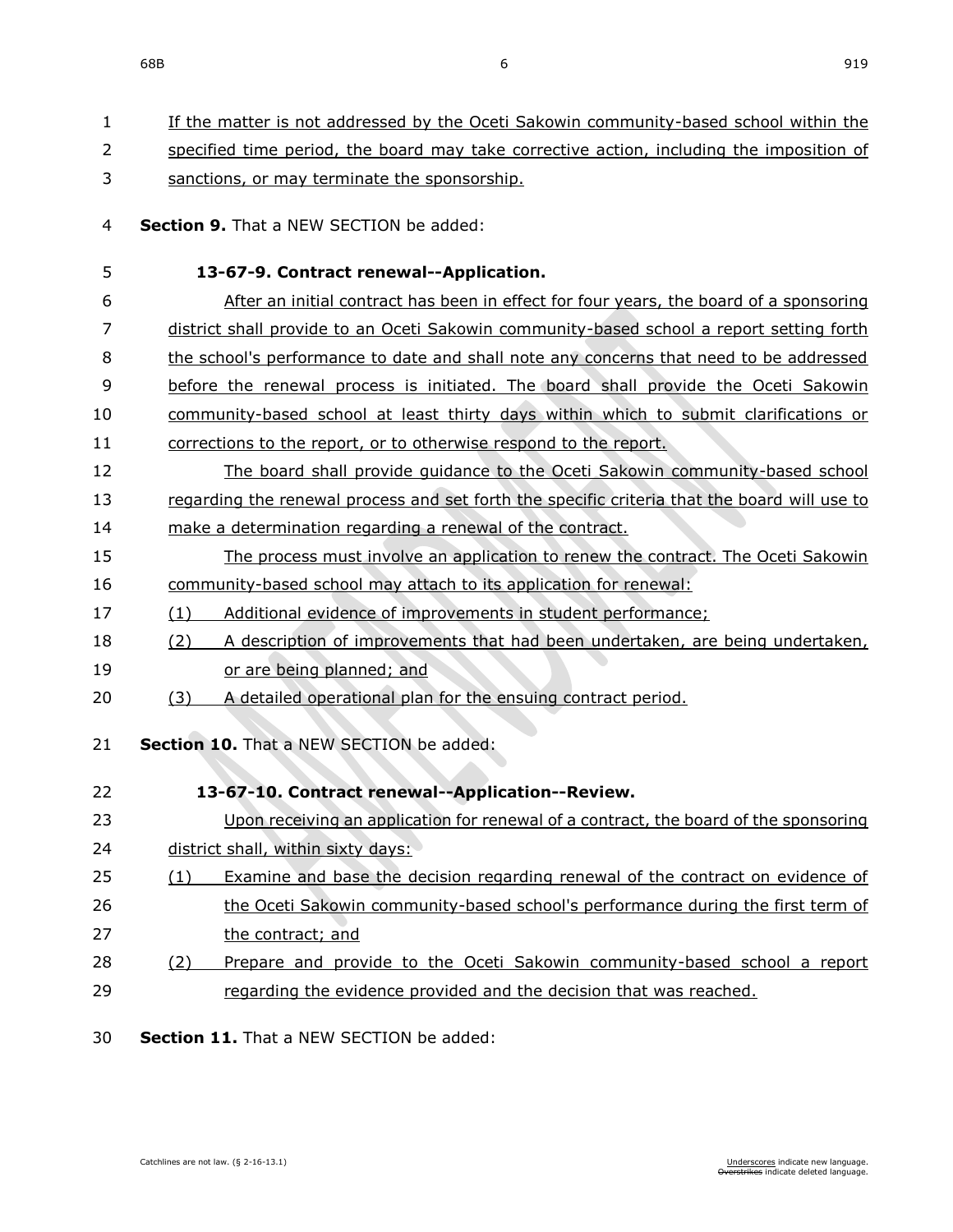| 1  | 13-67-11. Application for renewal--Grounds for denial.                                         |
|----|------------------------------------------------------------------------------------------------|
| 2  | The board of a sponsoring school district may deny an application for renewal of a             |
| 3  | contract if the board determines that the Oceti Sakowin community-based school:                |
| 4  | Engaged in a material breach of the contract or a substantial violation of this<br>(1)         |
| 5  | chapter;                                                                                       |
| 6  | Failed to meet or make sufficient progress toward the school's performance<br>(2)              |
| 7  | expectations;                                                                                  |
| 8  | Failed to meet generally accepted standards of fiscal management; or<br>(3)                    |
| 9  | Substantially violated any provision of law from which the Oceti Sakowin<br>(4)                |
| 10 | community-based school was not exempt.                                                         |
| 11 | A denial of renewal under this section may be appealed to the secretary of                     |
| 12 | education.                                                                                     |
|    |                                                                                                |
| 13 | <b>Section 12.</b> That a NEW SECTION be added:                                                |
| 14 | 13-67-12. Contract--Unilateral revocation.                                                     |
| 15 | The board of a sponsoring school district may unilaterally revoke a contract upon              |
| 16 | the conditions set forth in § 13-67-11, if the board:                                          |
| 17 | Provides written notice of the intent to revoke the contract to the Oceti Sakowin<br>(1)       |
| 18 | community-based school, at least fourteen days prior to the hearing required by                |
| 19 | this section;                                                                                  |
| 20 | Schedules a public hearing at which representatives of the Oceti Sakowin<br><u>(2)</u>         |
| 21 | community-based school may provide testimony and documentary evidence;                         |
| 22 | (3)<br>Permits the hearing to be recorded; and                                                 |
| 23 | Provides to the Oceti Sakowin community-based school a written determination,<br><u>(4)</u>    |
| 24 | citing evidence in support of the determination.                                               |
|    | Section 13. That a NEW SECTION be added:                                                       |
| 25 |                                                                                                |
| 26 | 13-67-13. Contract--Term.                                                                      |
| 27 | A sponsorship contract under this chapter is effective for five years unless a shorter         |
| 28 | duration is agreed to by the parties or a unilateral revocation occurs pursuant to $\S$ 13-67- |
| 29 | 12. A sponsorship contract, regardless of duration, may contain conditions governing its       |
| 30 | continuation, provided the conditions comply with the provisions of this chapter.              |
| 21 | Soction 14 That a NEW CECTION bo addod:                                                        |

**Section 14.** That a NEW SECTION be added: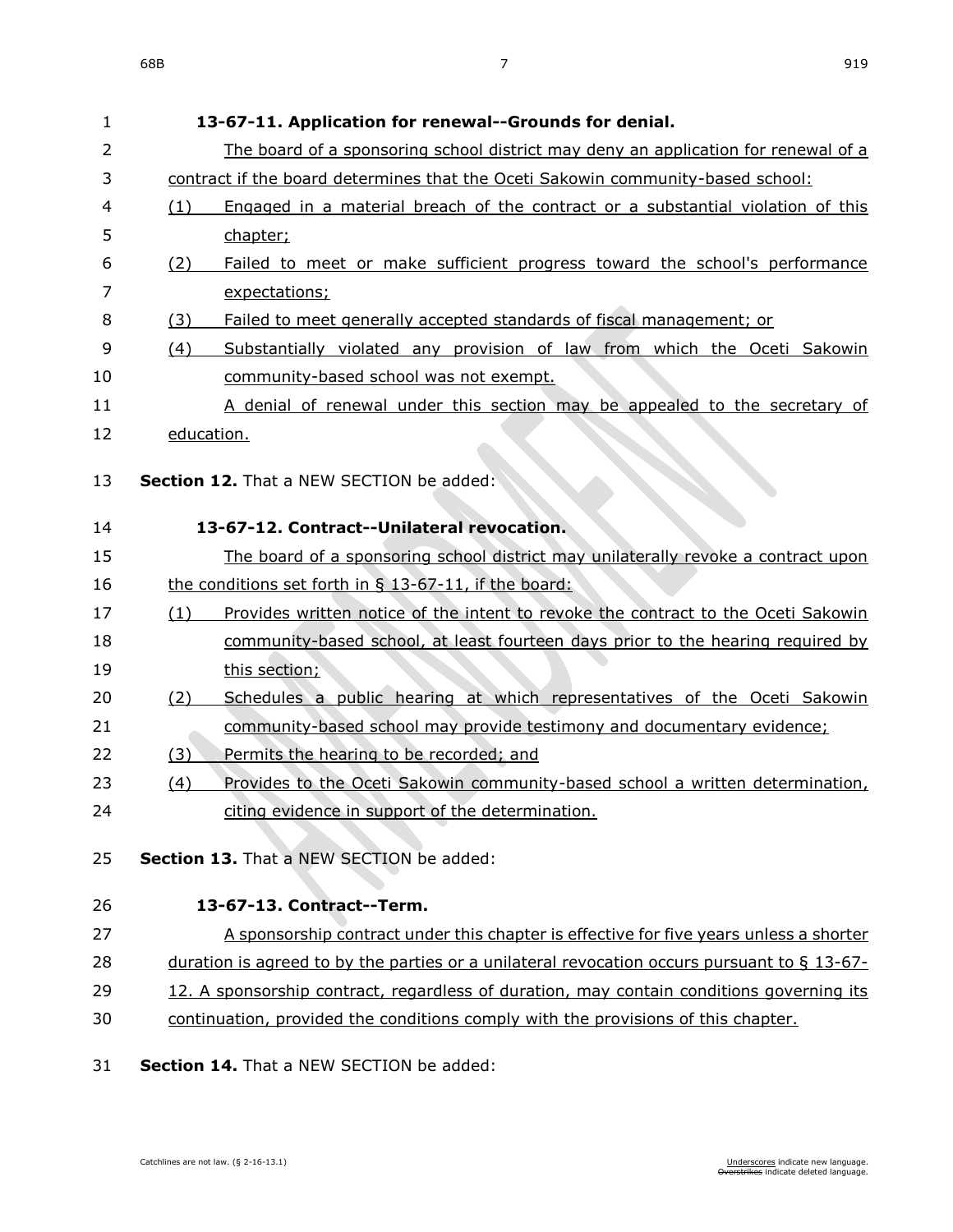| $\mathbf{1}$   | 13-67-14. Establishment of Oceti Sakowin community-based school--                              |
|----------------|------------------------------------------------------------------------------------------------|
| $\overline{2}$ | <b>Adverse action--Prohibition.</b>                                                            |
| 3              | Neither the board of a sponsoring school district nor an administrator may take                |
| 4              | any adverse action against a school district employee as a result of that employee's direct    |
| 5              | or indirect participation in the establishment of an Oceti Sakowin community-based school      |
| 6              | under this chapter. For purposes of this section, an adverse action against a school district  |
| 7              | employee includes a disciplinary measure, a compensatory reduction, a transfer or              |
| 8              | reassignment, and any other significant changes in the employee's duties or                    |
| 9              | responsibilities objected to by the employee.                                                  |
| 10             | Neither the board of a sponsoring school district nor an administrator may take                |
| 11             | any adverse action against an existing school district program as a result of an application   |
| 12             | to establish an Oceti Sakowin community-based school under this chapter. For purposes          |
| 13             | of this section, an adverse action against a school district program includes the suspension   |
| 14             | or termination of the program, the transfer or reassignment of the program to a less           |
| 15             | desirable department within the district, the physical relocation of the program to a less     |
| 16             | desirable setting, and a reduction in or the elimination of funding for the program.           |
| 17             | Section 15. That a NEW SECTION be added:                                                       |
| 18             | 13-67-15. Oceti Sakowin community-based school--Powers.                                        |
| 19             | An Oceti Sakowin community-based school established in accordance with this                    |
| 20             | chapter may, independently of its sponsoring school district:                                  |
| 21             | (1)<br>Purchase or lease real property, facilities, appurtenances, and equipment;              |
| 22             | Obtain a loan;<br>(2)                                                                          |
| 23             | Pledge, assign, or encumber its assets to collateralize a loan or obtain credit;<br><u>(3)</u> |
| 24             | Apply for state and federal grants;<br>(4)                                                     |
| 25             | (5)<br>Accept gifts, grants, and donations for any purpose related to the establishment or     |
| 26             | operation of the community-based school;                                                       |
| 27             | Hire and compensate personnel;<br>(5)                                                          |
| 28             |                                                                                                |
|                | Participate in the state retirement system established in accordance with chapter<br>(6)       |
| 29             | $3 - 12C$ ;                                                                                    |
| 30             | Enter into a contract with a school district or educational cooperative for the<br>(7)         |
| 31             | delivery of educational or other services, provided the consideration paid by the              |
| 32             | community-based school for the services does not exceed the delivering entity's                |
| 33             | actual cost of providing the services; and                                                     |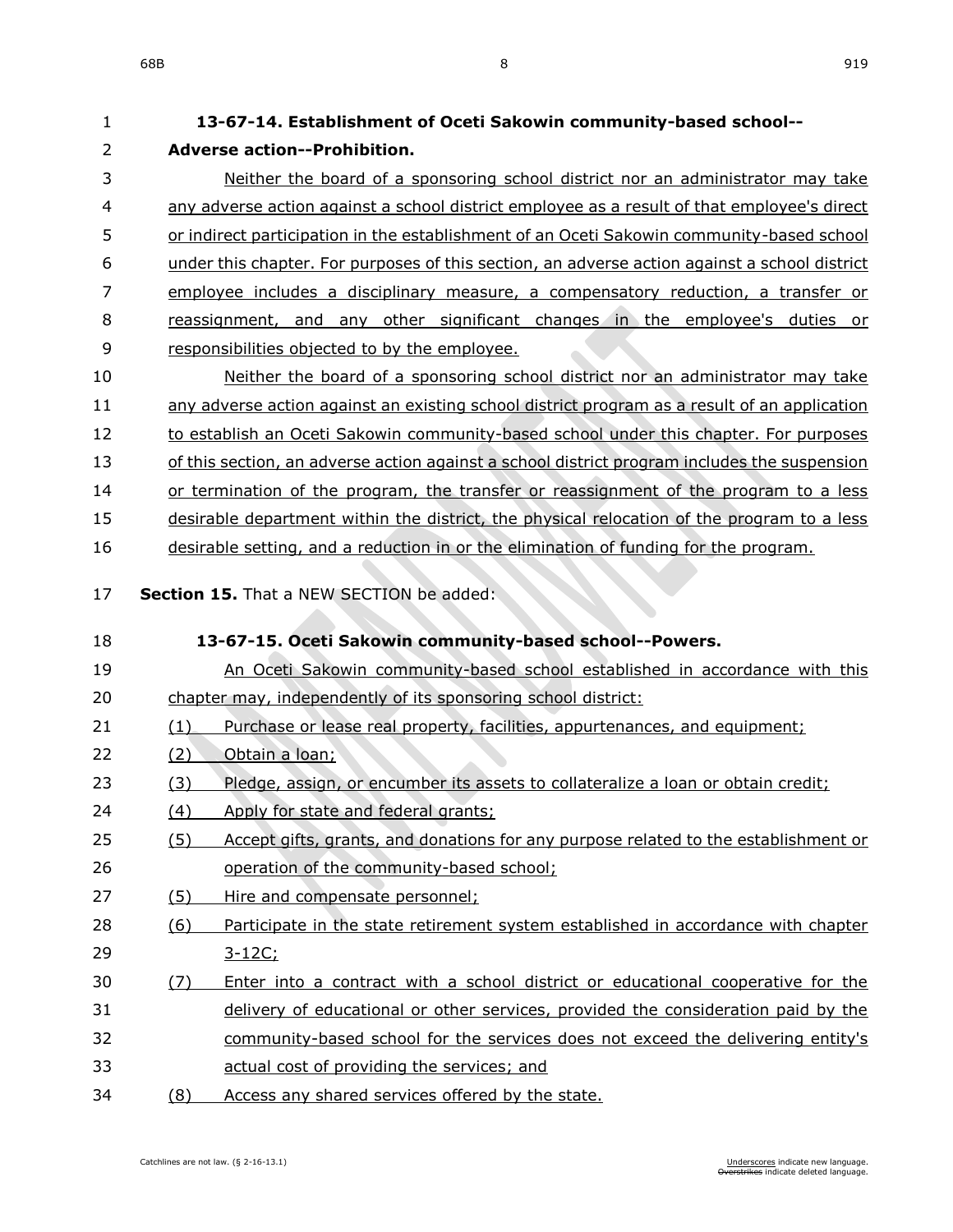| 1  | <b>Section 16.</b> That a NEW SECTION be added:                                         |
|----|-----------------------------------------------------------------------------------------|
| 2  | 13-67-16. Liability.                                                                    |
| 3  | Neither a sponsoring school district nor any employee or board member of the            |
| 4  | district may be held liable for:                                                        |
| 5  | Any act or omission undertaken in good faith, and within the scope of authority,<br>(1) |
| 6  | regarding an Oceti Sakowin community-based school established or operated in            |
| 7  | accordance with this chapter; or                                                        |
| 8  | Any debts incurred by or on behalf of an Oceti Sakowin community-based school<br>(2)    |
| 9  | established or operated in accordance with this chapter.                                |
| 10 | Each Oceti Sakowin community-based school shall be responsible for any debts            |
| 11 | incurred by or on behalf of the school.                                                 |
| 12 | Section 17. That a NEW SECTION be added:                                                |
|    |                                                                                         |
| 13 | 13-67-17. Administrative fee.                                                           |
| 14 | A school district that enters into a contract of sponsorship for an Oceti Sakowin       |
| 15 | community-based school may impose an annual administrative fee upon the Oceti           |
| 16 | Sakowin community-based school in an amount not exceeding the lesser of thirty-five     |
| 17 | thousand dollars or three percent of the Oceti Sakowin community-based school's total   |
| 18 | revenues.                                                                               |
| 19 | An administrative fee under this section does not include the delivery of any           |
| 20 | educational services that the Oceti Sakowin community-based school elects to purchase   |
| 21 | from the sponsoring school district.                                                    |
| 22 | Section 18. That a NEW SECTION be added:                                                |
| 23 | 13-67-18. Admission of students.                                                        |
| 24 | The admission of students to an Oceti Sakowin community-based school must be            |
| 25 | based on an annual application process. If, on a date identified by the Oceti Sakowin   |
| 26 | community-based school, the number of applicants exceeds the capacity of a program,     |
| 27 | class, or grade level, enrollment preference must be given in the following order:      |
| 28 | Students who attended the Oceti Sakowin community-based school during the<br>(1)        |
| 29 | previous year;                                                                          |
| 30 | Siblings of students who attended the Oceti Sakowin community-based school<br>(2)       |
| 31 | during the previous year;                                                               |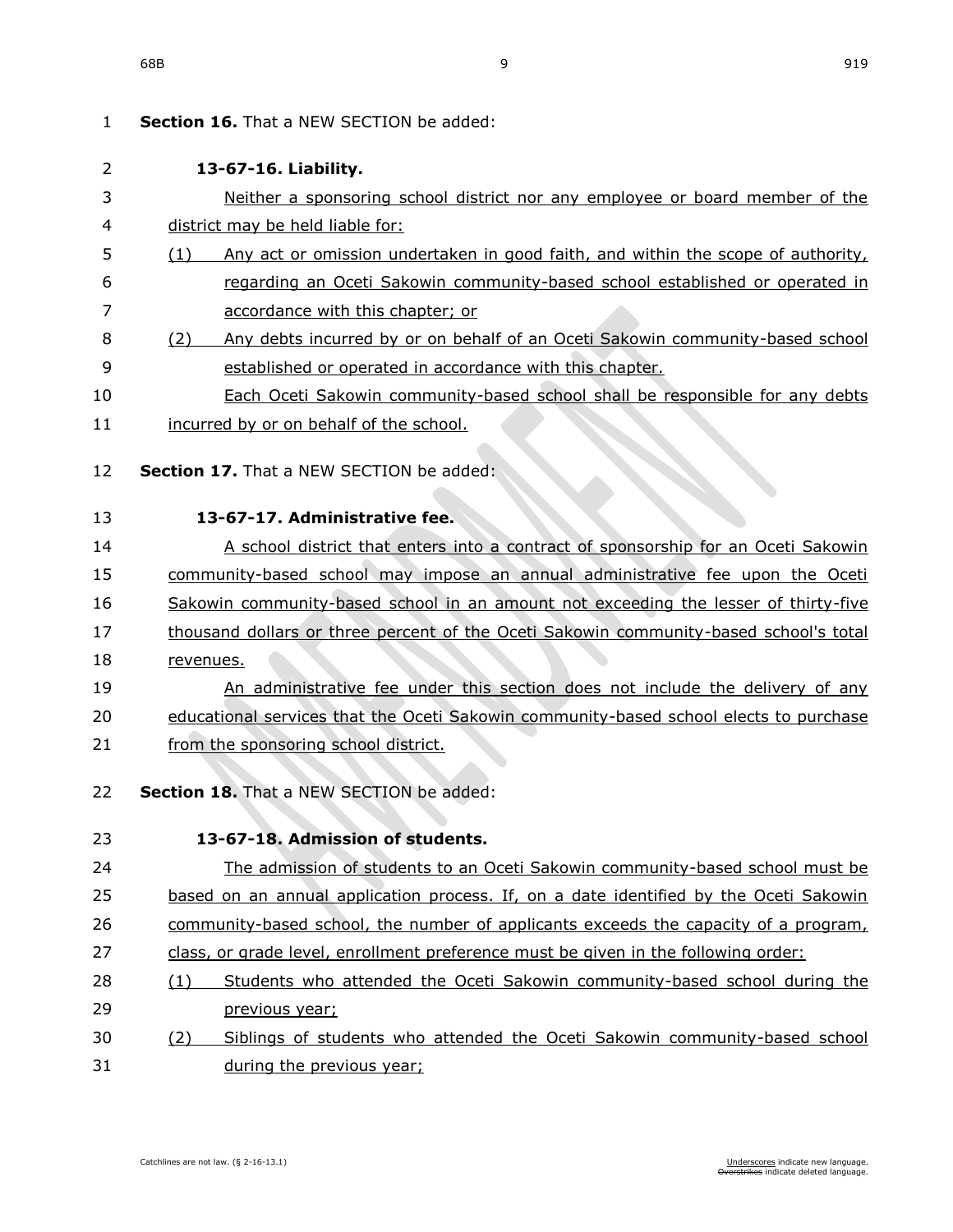68B 10 919

| 1  | Students who reside within the boundaries of the school district in which the Oceti<br>(3)      |
|----|-------------------------------------------------------------------------------------------------|
| 2  | Sakowin community-based school is located; and                                                  |
| 3  | Students selected by lot.<br>(4)                                                                |
| 4  | No student may be denied admission based on the student's academic status,                      |
| 5  | athletic ability, color, ethnicity, familial status, gender sex, income, national origin, race, |
| 6  | religion, special needs, or proficiency in the official indigenous language of this state.      |
| 7  | <b>Section 19.</b> That a NEW SECTION be added:                                                 |
| 8  | 13-67-19. Participation in state retirement system.                                             |
| 9  | An employee of an Oceti Sakowin community-based school sponsored by a school                    |
| 10 | district is deemed to be an employee of the school district for purposes of participating in    |
| 11 | the state retirement system, as set forth in chapter 3-12C.                                     |
| 12 | Section 20. That a NEW SECTION be added:                                                        |
| 13 | 13-67-20. Annual report.                                                                        |
| 14 | On or before October first of each year, the secretary of education shall provide an            |
| 15 | annual report to the Governor and the Legislature regarding Oceti Sakowin community-            |
| 16 | based schools.                                                                                  |
| 17 | The secretary shall include in the report the following:                                        |
| 18 | The performance of students attending each Oceti-Sakowin community-based<br>(1)                 |
| 19 | school;                                                                                         |
| 20 | Information regarding the students' indigenous identity, mental health, and overall<br>(2)      |
| 21 | well-being;                                                                                     |
| 22 | An assessment of the successes, challenges, and improvements needed with<br>(3)                 |
| 23 | respect to this chapter; and                                                                    |
| 24 | An assessment regarding the size and number of the existing Oceti Sakowin<br>(4)                |
| 25 | community-based schools with respect to their ability to meet the demand, as                    |
| 26 | calculated by admissions data and the number of students denied enrollment.                     |
| 27 | The secretary shall obtain the information from each Oceti Sakowin community-                   |
| 28 | based school and shall provide a comparison of the students' performance to that of             |
| 29 | academically, ethnically, and economically similar students in each sponsoring district.        |
|    |                                                                                                 |

**Section 21.** That a NEW SECTION be added: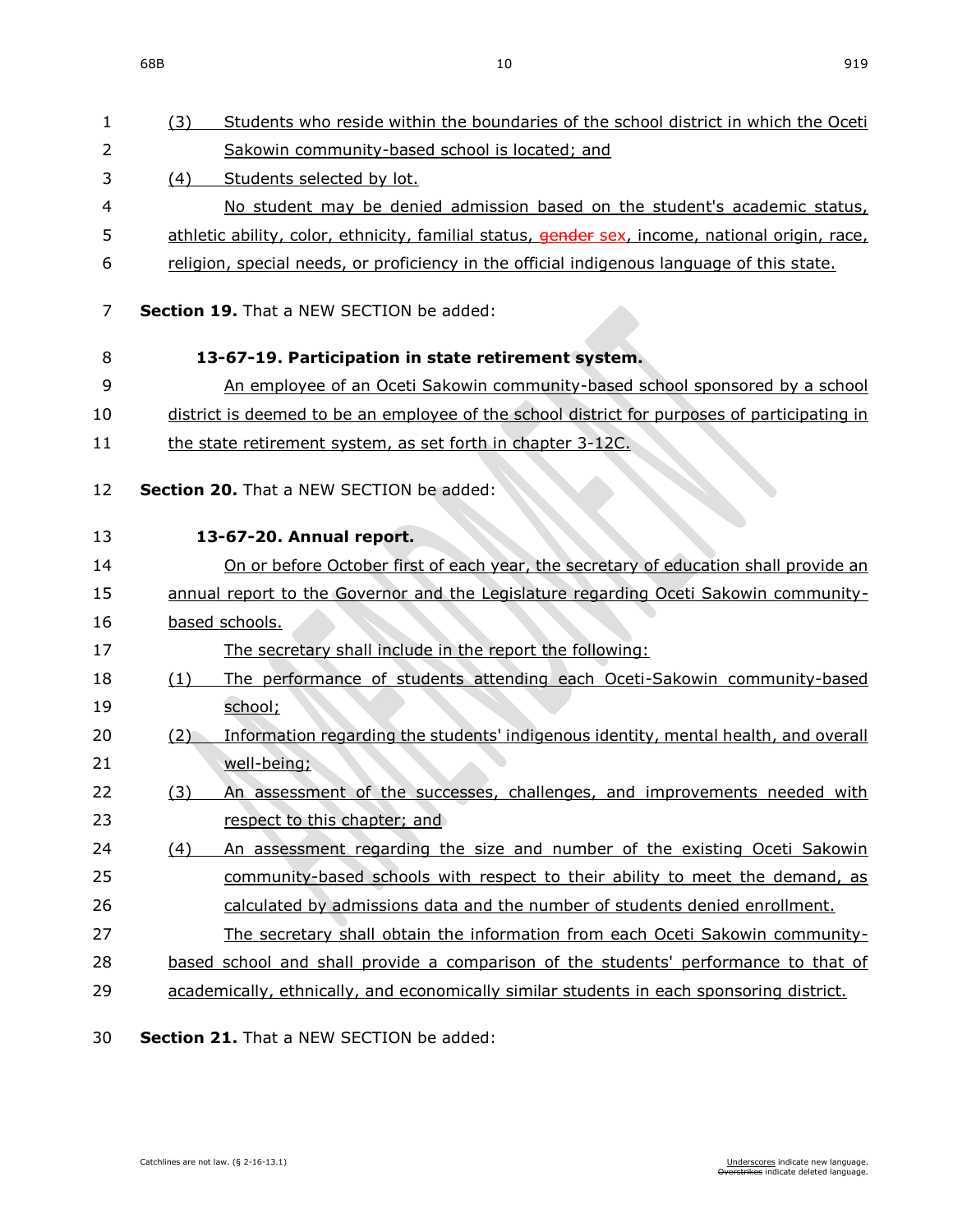## **13-67-21. Promulgation of rules.** 2 The Board of Education Standards shall promulgate rules, in accordance with chapter [1-26,](https://sdlegislature.gov/Statutes/Codified_Laws/DisplayStatute.aspx?Type=Statute&Statute=1-26) to provide for the application process, creation and development of an Oceti Sakowin community-based school, to provide for the delivery and administration of elementary and secondary education within the framework of an Oceti Sakowin community-based school, and to provide for an appellate mechanism governing decisions related to the creation, development, administration, or operations of an Oceti Sakowin community-based school. **Section 22.** That a NEW SECTION be added: **13-67-22. Initial school limit.** Notwithstanding any other provision in this chapter, during the five-year period 12 beginning July 1, 2021, Oceti Sakowin community-based schools may not exceed four in number. **Section 23.** [That § 13-10-12 be AMENDED.](https://sdlegislature.gov/Statutes/Codified_Laws/DisplayStatute.aspx?Type=Statute&Statute=13-10-12) **[13-10-12. C](https://sdlegislature.gov/Statutes/Codified_Laws/DisplayStatute.aspx?Type=Statute&Statute=13-10-12)riminal background investigation--Prospective employees, technical college instructors, and student teachers--Temporary employment pending results.** 18 Each person over eighteen years of age hired by a school district or an Oceti Sakowin community-based school shall submit to a criminal background investigation, by means of fingerprint checks by the Division of Criminal Investigation and the Federal Bureau of Investigation. The school district or Oceti Sakowin community-based school shall submit completed fingerprint cards to the Division of Criminal Investigation before the prospective new employee enters into service. If no disqualifying record is identified at the state level, the fingerprints shall be forwarded by the Division of Criminal Investigation to the Federal Bureau of Investigation for a national criminal history record check. Any person whose employment is subject to the requirements of this section may enter into service on a temporary basis pending receipt of results of the criminal

 background investigation. The employing school district or Oceti Sakowin community- based school may, without liability, withdraw its offer of employment or terminate the temporary employment without notice if the report reveals a disqualifying record. The 31 employing school district or Oceti Sakowin community-based school may pay any fees charged for the cost of fingerprinting or the criminal background investigation for any person whose employment is subject to the requirements of this section. Any person hired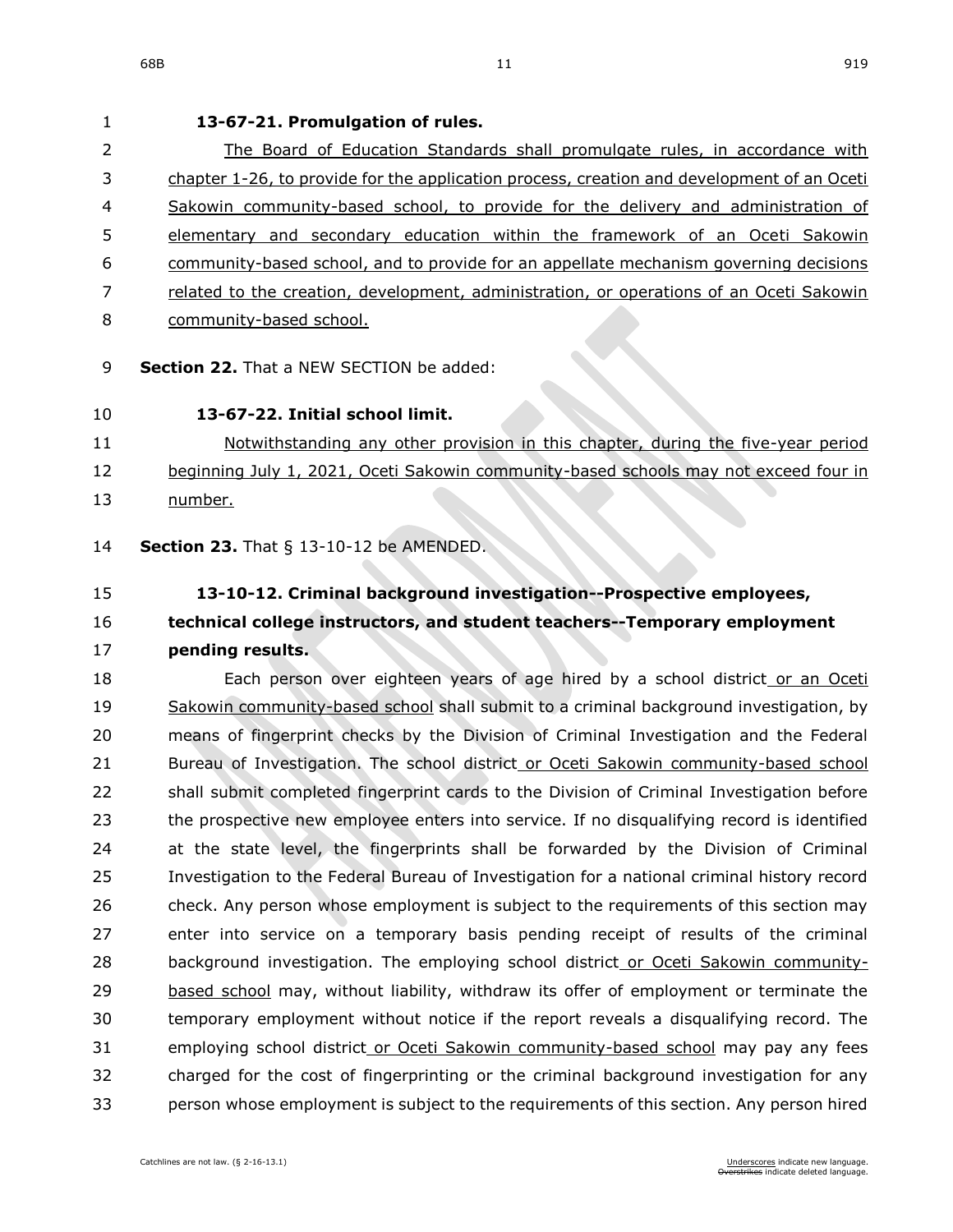to officiate, judge, adjudicate, or referee a public event sponsored by a school district is 2 not required to submit to a criminal background investigation as required in this section. 3 In addition, any Any instructor employed by a technical college is required to shall submit to a criminal background investigation as required in this section at the time of initial employment.

 The criminal investigation required by this section with respect to a student teacher completing requirements for teacher certification shall be conducted by the school district. A criminal background investigation, of a student teacher, conducted by a school district may be provided to any other school in which the student engages in student teaching. The school district conducting the criminal background investigation of a student teacher may rely upon the results of that investigation for employment of that person as an employee of the district.

- **Section 24.** [That § 13-13-10.1 be AMENDED.](https://sdlegislature.gov/Statutes/Codified_Laws/DisplayStatute.aspx?Type=Statute&Statute=13-13-10.1)
- 

### **[13-13-10.1. D](https://sdlegislature.gov/Statutes/Codified_Laws/DisplayStatute.aspx?Type=Statute&Statute=13-13-10.1)efinitions.**

- The education funding terms and procedures referenced in this chapter are defined as follows:
- (1) Repealed by SL 2016, ch 83, § 4;
- (1A) Nonresident students who are in the care and custody of the Department of Social Services, the Unified Judicial System, the Department of Corrections, or other state agencies and are attending a public school may be included in the fall enrollment of 21 the receiving district when enrolled in the receiving district;
- (2) Repealed by SL 2016, ch 83, § 4;
- (2A) "Fall enrollment," is calculated as follows:
- (a) Determine the number of kindergarten through twelfth grade students 25 enrolled in all schools operated by the school district who on the last Friday of September of the current school year are:
- (i) Enrolled in all schools operated by the district; and
- (ii) Enrolled in an Oceti Sakowin community-based school sponsored by 29 the district:
- (b) Subtract the number of students for whom the district receives tuition, except for:
- (i) Nonresident students who are in the care and custody of a state agency and are attending a public school district; and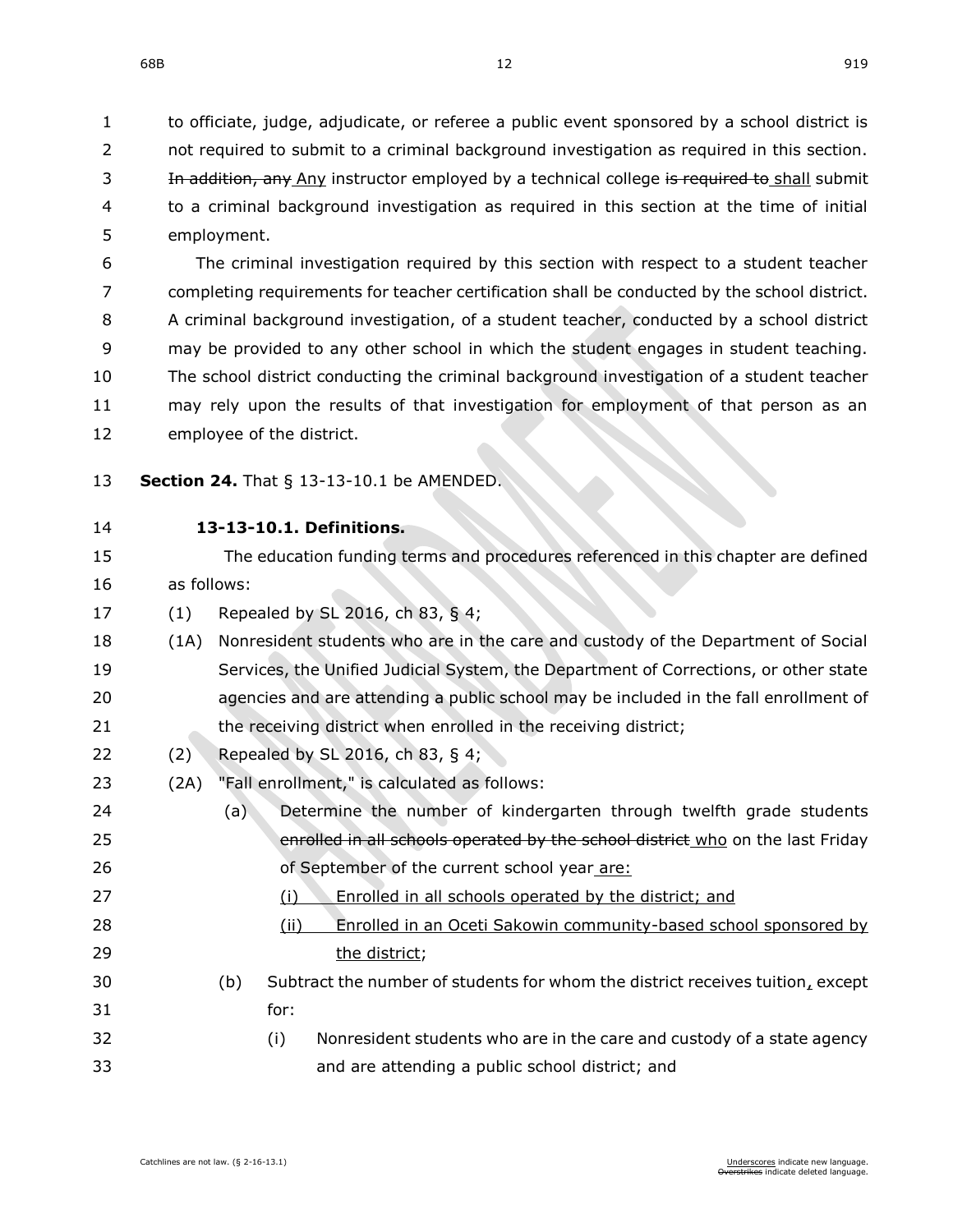| 1  |      | Students who are being provided an education pursuant to $\S$ 13-28-<br>(ii)              |
|----|------|-------------------------------------------------------------------------------------------|
| 2  |      | 11;                                                                                       |
| 3  |      | Add the number of students for whom the district pays tuition.<br>(c)                     |
| 4  |      | When computing state aid to education for a school district pursuant to $\S$ 13-13-       |
| 5  |      | 73, the secretary of the Department of Education shall use the school district's fall     |
| 6  |      | enrollment;                                                                               |
| 7  | (2B) | Repealed by SL 2010, ch 84, § 1;                                                          |
| 8  | (2C) | "Target teacher ratio factor," is:                                                        |
| 9  |      | For school districts with a fall enrollment of two hundred or less, the target<br>(a)     |
| 10 |      | teacher ratio factor is 12;                                                               |
| 11 |      | For districts with a fall enrollment of greater than two hundred, but less than<br>(b)    |
| 12 |      | six hundred, the target teacher ratio factor is calculated as follows:                    |
| 13 |      | Multiplying the fall enrollment by .00750;<br>(1)                                         |
| 14 |      | Adding 10.50 to the product of subsection (b)(1);<br>(2)                                  |
| 15 |      | For districts with a fall enrollment of six hundred or greater, the target teacher<br>(c) |
| 16 |      | ratio factor is 15.                                                                       |
| 17 |      | The fall enrollment used for the determination of the target teacher ratio for a school   |
| 18 |      | district may not include any students residing in a residential treatment facility        |
| 19 |      | when the education program is operated by the school district;                            |
| 20 | (2D) | "Limited English proficiency (LEP) adjustment," is calculated by multiplying 0.25         |
| 21 |      | times the number of kindergarten through twelfth grade students who, in the prior         |
| 22 |      | school year, scored below level four on the state-administered language proficiency       |
| 23 |      | assessment as required in the state's consolidated state application pursuant to 20       |
| 24 |      | USC § 6311(b)(7) as of January 1, 2013;                                                   |
| 25 | (3)  | "Index factor," is the annual percentage change in the consumer price index for           |
| 26 |      | urban wage earners and clerical workers as computed by the Bureau of Labor                |
| 27 |      | Statistics of the United States Department of Labor for the year before the year          |
| 28 |      | immediately preceding the year of adjustment or three percent, whichever is less;         |
| 29 | (4)  | "Target teacher salary," for the school fiscal year beginning July 1, 2020 is             |
| 30 |      | \$51,367.47. Each school fiscal year thereafter, the target teacher salary is the         |
| 31 |      | previous fiscal year's target teacher salary increased by the index factor;               |
| 32 | (4A) | "Target teacher benefits," is the target teacher salary multiplied by twenty-nine         |
| 33 |      | percent;                                                                                  |
| 34 | (4B) | "Target teacher compensation," is the sum of the target teacher salary and the            |
| 35 |      | target teacher benefits;                                                                  |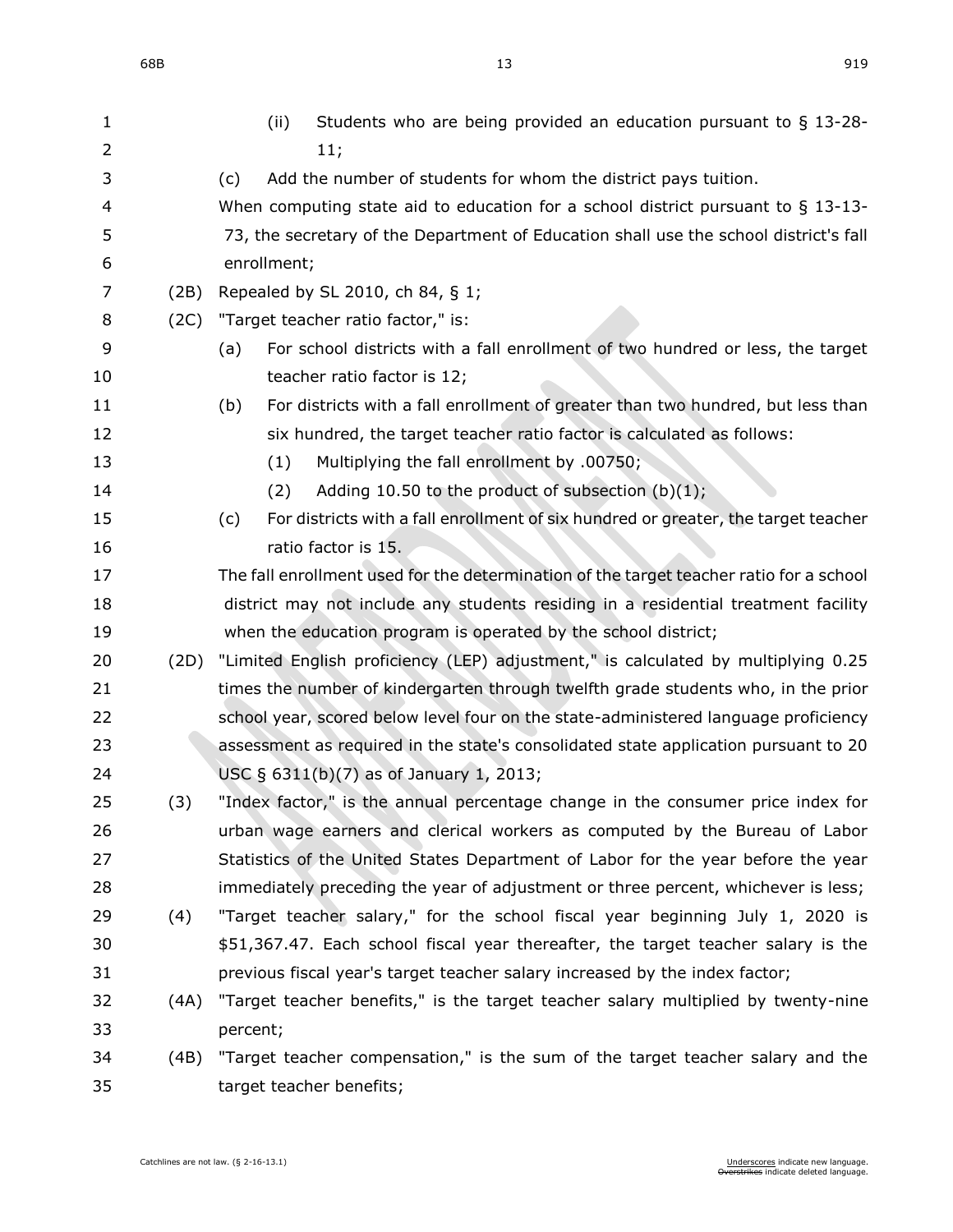| $\mathbf{1}$ | (4C) | "Overhead rate," is thirty-four and ninety-three hundredths percent.                  |
|--------------|------|---------------------------------------------------------------------------------------|
| 2            |      | Beginning in school fiscal year 2018, the overhead rate shall be adjusted to take     |
| 3            |      | into account the sum of the amounts that districts exceed the other revenue base      |
| 4            |      | amount;                                                                               |
| 5            | (5)  | "Local need," is calculated as follows:                                               |
| 6            |      | Divide the fall enrollment by the target teacher ratio factor;<br>(a)                 |
| 7            |      | If applicable, divide Limited English proficiency (LEP) adjustment pursuant to<br>(b) |
| 8            |      | subdivision (2D) by the target teacher ratio factor;                                  |
| 9            |      | Add the results of subsections (a) and (b);<br>(c)                                    |
| 10           |      | (d)<br>Multiply the result of subsection (c) by the target teacher compensation;      |
| 11           |      | Multiply the product of subsection (d) by the overhead rate;<br>(e)                   |
| 12           |      | Add the products of subsections $(d)$ and $(e)$ ;<br>(f)                              |
| 13           |      | When calculating local need at the statewide level, include the amounts set<br>(g)    |
| 14           |      | aside for costs related to technology in schools and statewide student                |
| 15           |      | assessments; and                                                                      |
| 16           |      | When calculating local need at the statewide level, include the amounts set<br>(h)    |
| 17           |      | aside for sparse school district benefits, calculated pursuant to §§ 13-13-78         |
| 18           |      | and 13-13-79;                                                                         |
| 19           | (5A) | "Alternative per student need," is calculated as follows:                             |
| 20           |      | Add the total need for each school district for school fiscal year 2016,<br>(a)       |
| 21           |      | including the small school adjustment and the limited English proficiency             |
| 22           |      | adjustment, to the lesser of the amount of funds apportioned to each school           |
| 23           |      | district in the year preceding the most recently completed school fiscal year         |
| 24           |      | or school fiscal year 2015 pursuant to §§ 13-13-4, 23A-27-25, 10-33-24, 10-           |
| 25           |      | 36-10, 11-7-73, 10-35-21, and 10-43-77;                                               |
| 26           |      | Divide the result of (a) by the September 2015 fall enrollment, excluding any<br>(b)  |
| 27           |      | adjustments based on prior year student counts;                                       |
| 28           | (5B) | "Alternative local need," is the alternative per student need multiplied by the fall  |
| 29           |      | enrollment, excluding any adjustments based on prior year student counts;             |
| 30           | (6)  | "Local effort," the amount of ad valorem taxes generated in a school fiscal year by   |
| 31           |      | applying the levies established pursuant to $\S$ 10-12-42. Beginning on July 1, 2017, |
| 32           |      | local effort will include the amount of funds apportioned to each school district in  |
| 33           |      | the year preceding the most recently completed school fiscal year pursuant to         |
| 34           |      | §§ 10-33-24, 10-35-21 as provided by subdivision (6B), 10-36-10, 10-43-77, 11-        |
| 35           |      | 7-73, 13-13-4, and 23A-27-25 and that exceeds the other revenue base amount.          |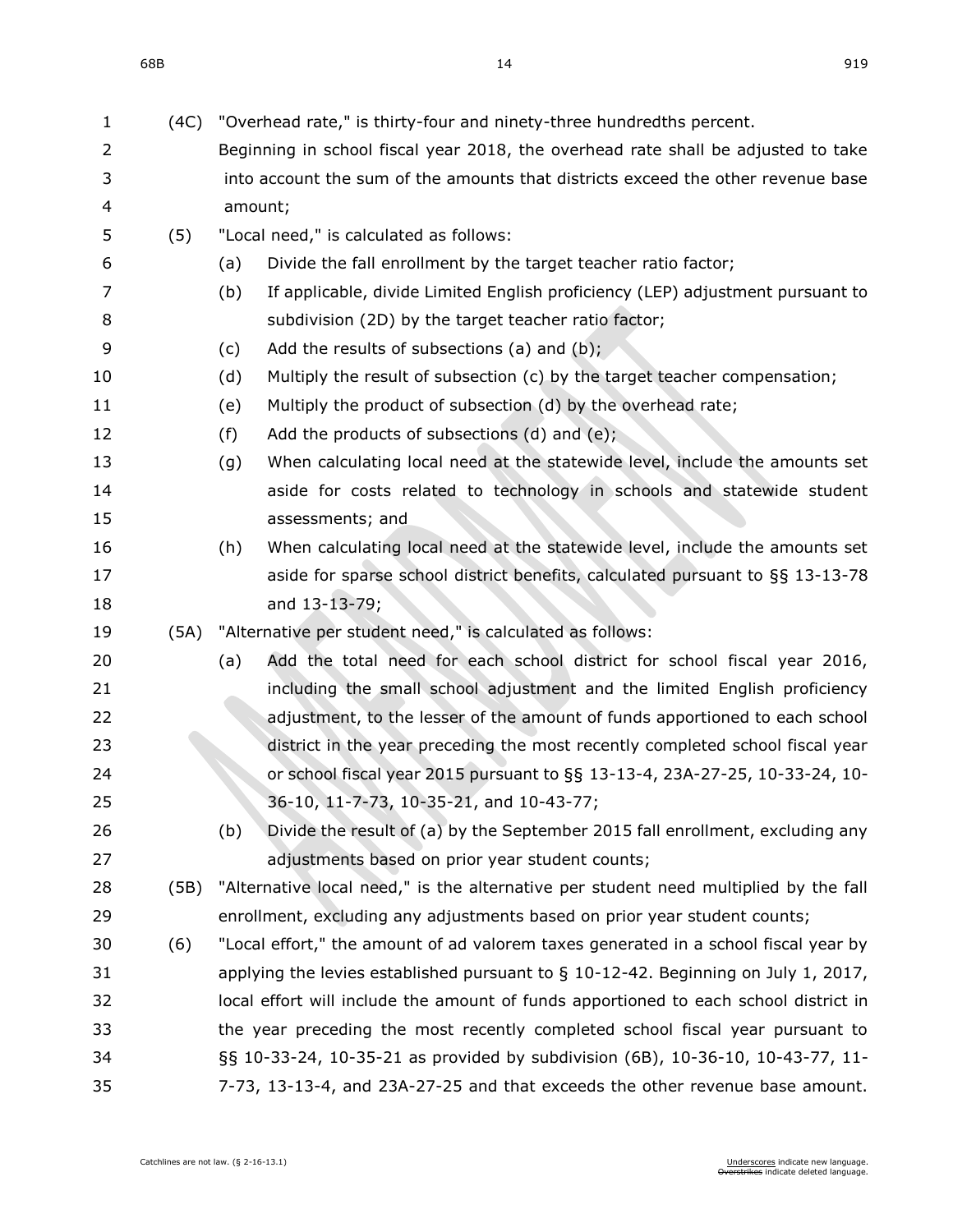68B 15 919

| $\mathbf{1}$ |      | For the period July 1, 2016, through December 31, 2016, inclusive, local effort          |
|--------------|------|------------------------------------------------------------------------------------------|
| 2            |      | includes the amount of ad valorem taxes generated by applying the levies                 |
| 3            |      | established pursuant to $\S$ 13-10-6 during this period;                                 |
| 4            | (6A) | "Other revenue base amount," for school districts not utilizing the alternative local    |
| 5            |      | need calculation is the amount of funds apportioned to each school district pursuant     |
| 6            |      | to §§ 10-33-24, 10-35-21 as provided by subdivision (6B), 10-36-10, 10-43-77,            |
| 7            |      | 11-7-73, 13-13-4, and 23A-27-25 calculated as follows:                                   |
| 8            |      | Beginning on July 1, 2017, equals the greatest of the amounts of the funds<br>(a)        |
| 9            |      | apportioned to each school district pursuant to §§ 10-33-24, 10-35-21 as                 |
| 10           |      | provided by subdivision (6B), 10-36-10, 10-43-77, 11-7-73, 13-13-4, and                  |
| 11           |      | 23A-27-25 for school fiscal years 2013, 2014, and 2015;                                  |
| 12           |      | Beginning on July 1, 2018, multiply eighty percent times subsection (a);<br>(b)          |
| 13           |      | Beginning on July 1, 2019, multiply sixty percent times subsection (a);<br>(c)           |
| 14           |      | Beginning on July 1, 2020, multiply forty percent times subsection (a);<br>(d)           |
| 15           |      | Beginning on July 1, 2021, multiply twenty percent times subsection (a);<br>(e)          |
| 16           |      | (f)<br>Beginning on July 1, 2022, is zero.                                               |
| 17           |      | For school districts utilizing the alternative local need calculation, the other revenue |
| 18           |      | base amount is zero until such time the school district chooses to no longer utilize     |
| 19           |      | the alternative local need calculation. At that time, the other revenue base amount      |
| 20           |      | is calculated as defined above.                                                          |
| 21           |      | For a school district created or reorganized after July 1, 2016, the other revenue       |
| 22           |      | base amount is the sum of the other revenue base amount for each district before         |
| 23           |      | reorganization, and the new school district may not utilize the alternative local        |
| 24           |      | need calculation.                                                                        |
| 25           |      | In the case of the dissolution and annexation of a district, the other revenue base      |
| 26           |      | amount of the dissolved school district will be prorated based on the total number       |
| 27           |      | of students in the fall enrollment as defined in subdivision (2A) who attend each        |
| 28           |      | district to which area of the dissolved district were annexed to in the first year of    |
| 29           |      | reorganization. The amount apportioned for each district will be added to the            |
| 30           |      | annexed districts' other revenue base;                                                   |
| 31           | (6B) | "Wind energy tax revenue," any wind energy tax revenue apportioned to school             |
| 32           |      | districts pursuant to $\S$ 10-35-21 from a wind farm producing power for the first time  |
| 33           |      | before July 1, 2016, shall be considered local effort pursuant to subdivision (6) and    |
| 34           |      | other revenue base amount pursuant to subdivision (6A). However, any wind                |
| 35           |      | energy tax revenue apportioned to a school district from a wind farm producing           |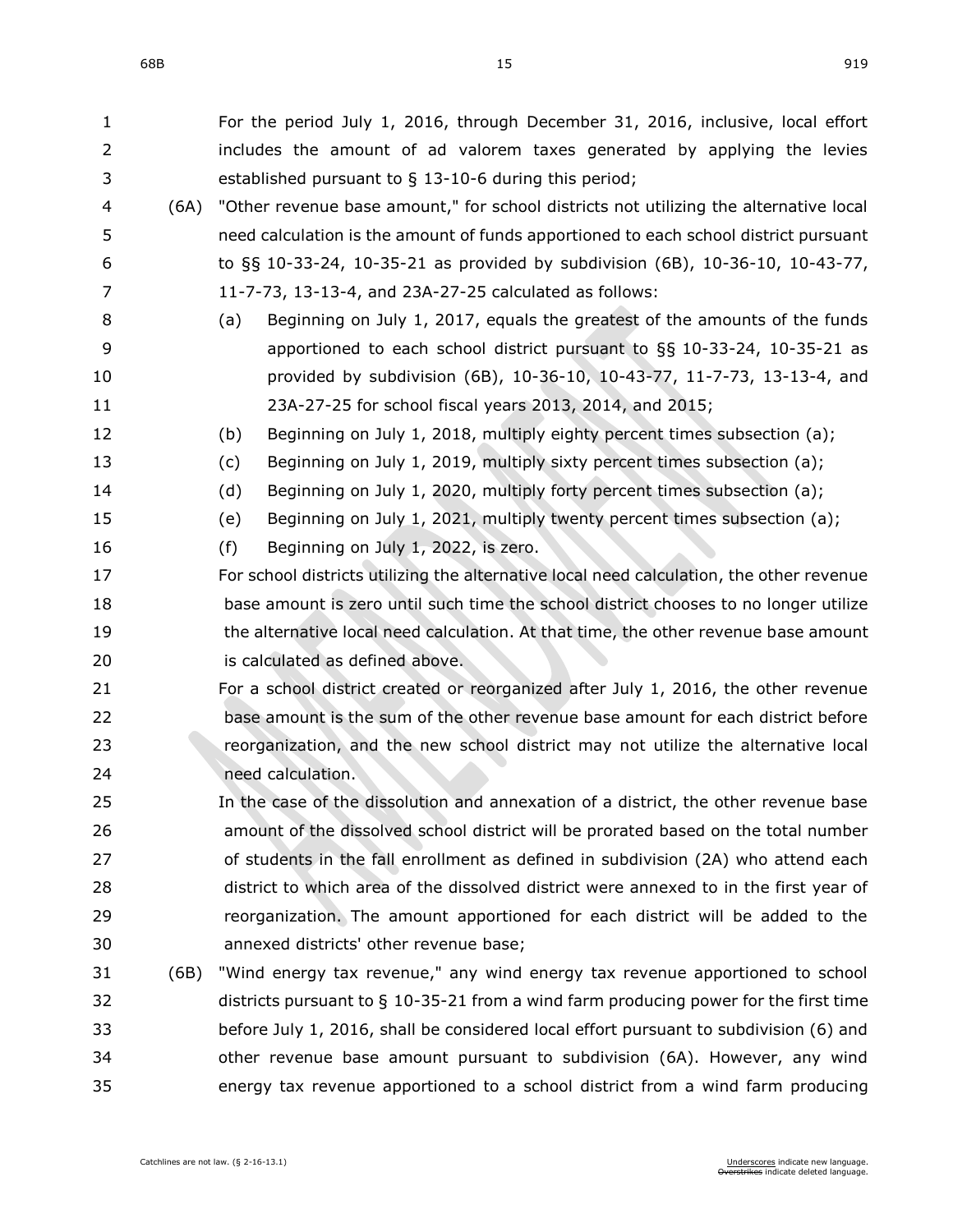| $\mathbf 1$ |      | power for the first time after June 30, 2016, one hundred percent shall be retained          |
|-------------|------|----------------------------------------------------------------------------------------------|
| 2           |      | by the school district to which the tax revenue is apportioned for the first five years      |
| 3           |      | of producing power, eighty percent for the sixth year, sixty percent for the seventh         |
| 4           |      | year, forty percent for the eighth year, twenty percent for the ninth year, and zero         |
| 5           |      | percent thereafter;                                                                          |
| 6           | (7)  | "Per student equivalent," for funding calculations that are determined on a per              |
| 7           |      | student basis, the per student equivalent is calculated as follows:                          |
| 8           |      | Multiply the target teacher compensation times the sum of one plus the<br>(a)                |
| 9           |      | overhead rate;                                                                               |
| 10          |      | Divide subsection (a) by 15;<br>(b)                                                          |
| 11          | (8)  | "Monthly cash balance," the total amount of money for each month in the school               |
| 12          |      | district's general fund, calculated by adding all deposits made during the month to          |
| 13          |      | the beginning cash balance and deducting all disbursements or payments made                  |
| 14          |      | during the month;                                                                            |
| 15          | (9)  | "General fund base percentage," is determined as follows:                                    |
| 16          |      | Forty percent for a school district with a fall enrollment as defined in<br>(a)              |
| 17          |      | subdivision (2A) of two hundred or less;                                                     |
| 18          |      | Thirty percent for a school district with fall enrollment as defined in<br>(b)               |
| 19          |      | subdivision (2A) of more than two hundred but less than six hundred; and                     |
| 20          |      | Twenty-five percent for a school district with fall enrollment as defined in<br>(c)          |
| 21          |      | subdivision (2A) greater than or equal to six hundred.                                       |
| 22          |      | When determining the general fund base percentage, the secretary of the                      |
| 23          |      | Department of Education shall use the lesser of the school district's fall enrollment        |
| 24          |      | as defined in subdivision (2A) for the current school year or the school district's fall     |
| 25          |      | enrollment from the previous two years;                                                      |
| 26          | (10) | "Allowable general fund cash balance," the general fund base percentage multiplied           |
| 27          |      | by the district's general fund expenditures in the previous school year.                     |
| 28          |      | Section 25. That a NEW SECTION be added:                                                     |
|             |      |                                                                                              |
| 29          |      | 13-13-93. Aid--Proportionate distribution.                                                   |
| 30          |      | A sponsoring school district shall forward to the Oceti Sakowin community-based              |
| 31          |      | school that portion of the total funding received by the district in accordance with this    |
| 32          |      | chapter, that equals the percentage of the district's students who are enrolled in the Oceti |

- 33 Sakowin community-based school. The sponsoring school district is responsible for the
- provision of services required by chapter [13-37.](https://sdlegislature.gov/Statutes/Codified_Laws/DisplayStatute.aspx?Type=Statute&Statute=13-37)